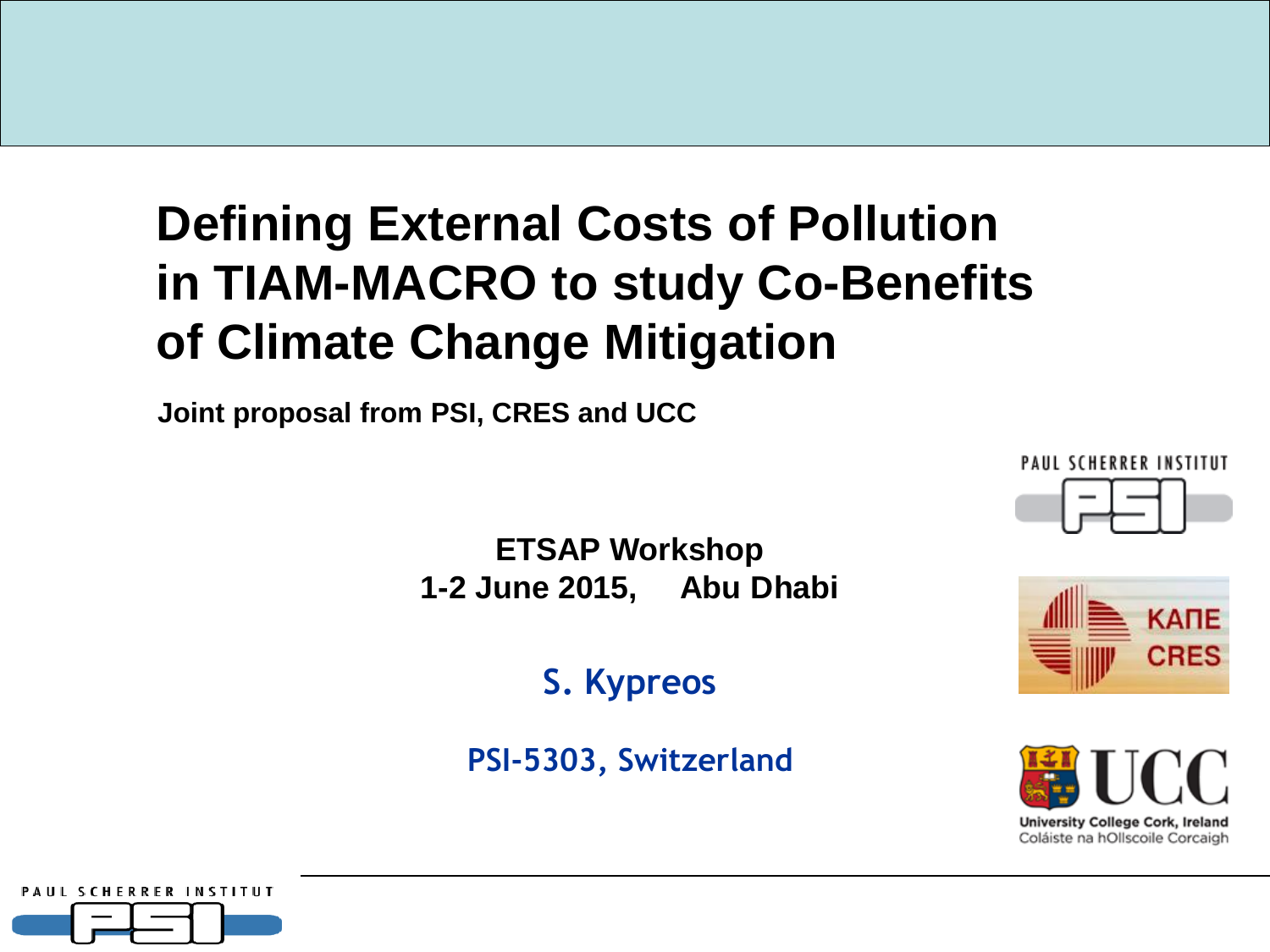## **Outline**

- Scope: Definition of synergies and cobenefits of LAP while solving for GCC
- Present assessment of climate change gives unbalanced Costs to Benefits but excludes benefits of LAP control
- Methodology proposed
- Deliverables and Costs for ETSAP

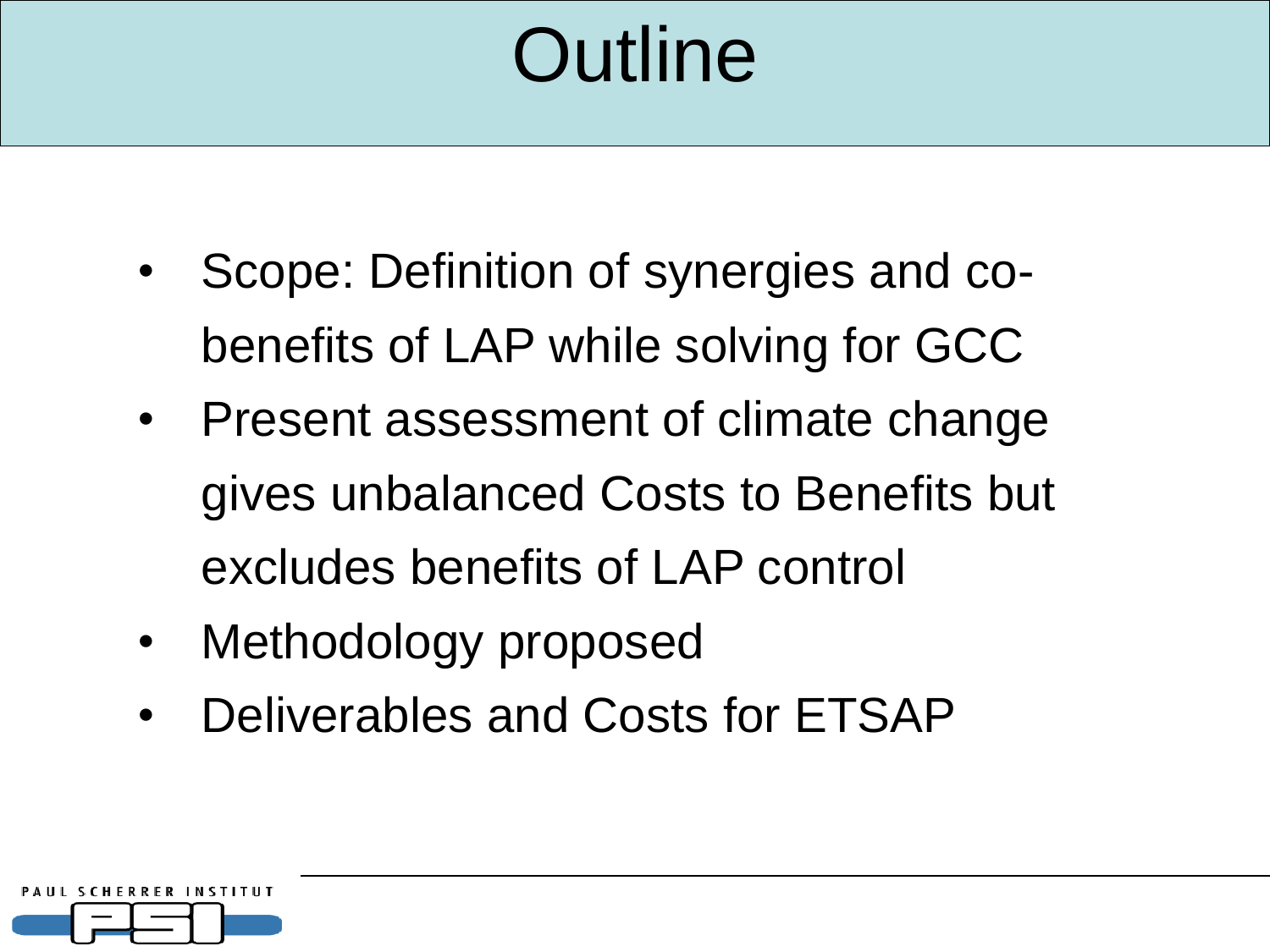### **CO2eq Emissions per case (GtCe/yr) Cost and Bebefits of GCC do not balance**



**PAUL SCHERRER INSTITUT**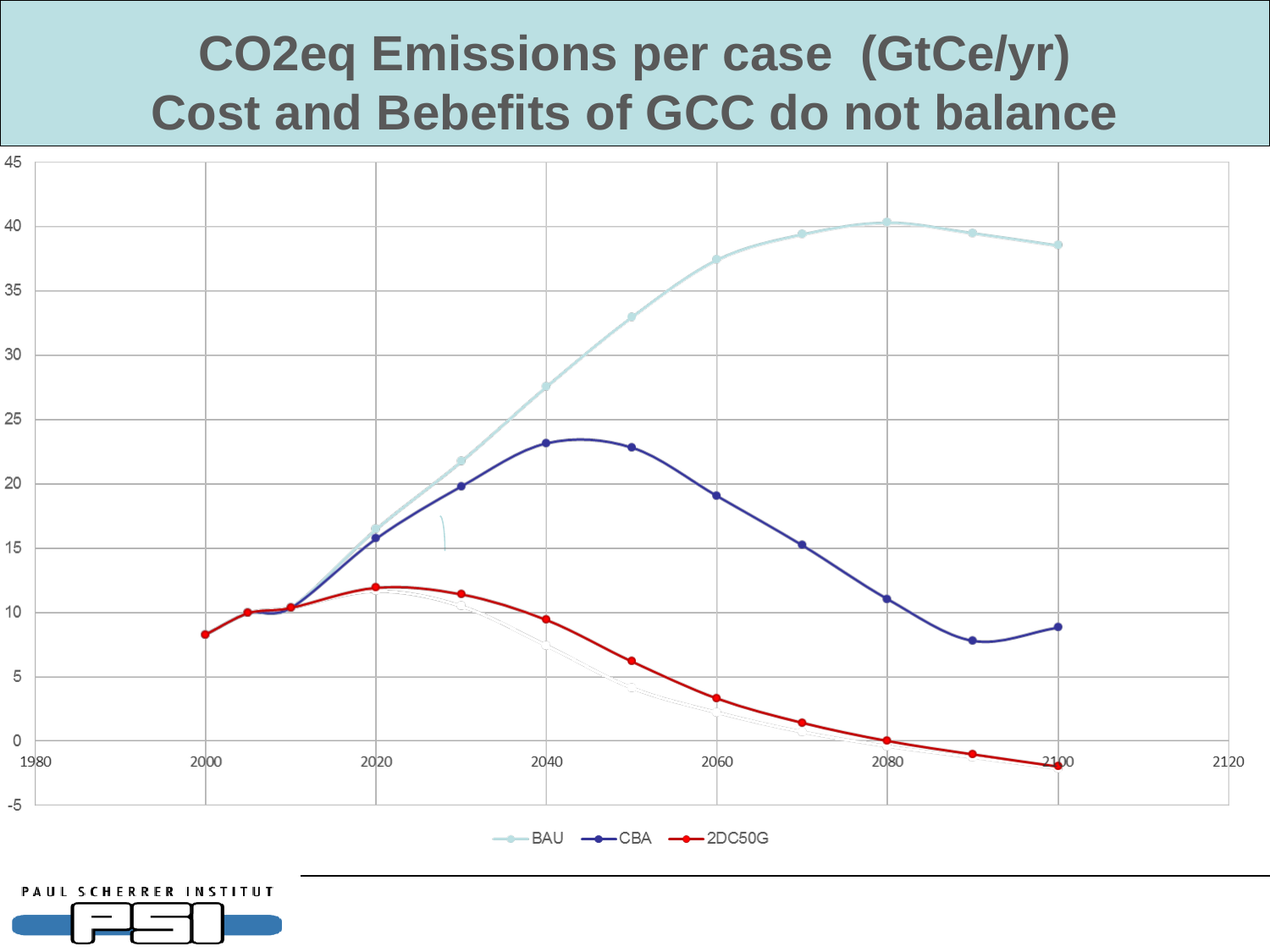#### **Transfers due to trade of permits are in the order of trillion USD per annum for the 2 Deg Celsius case**

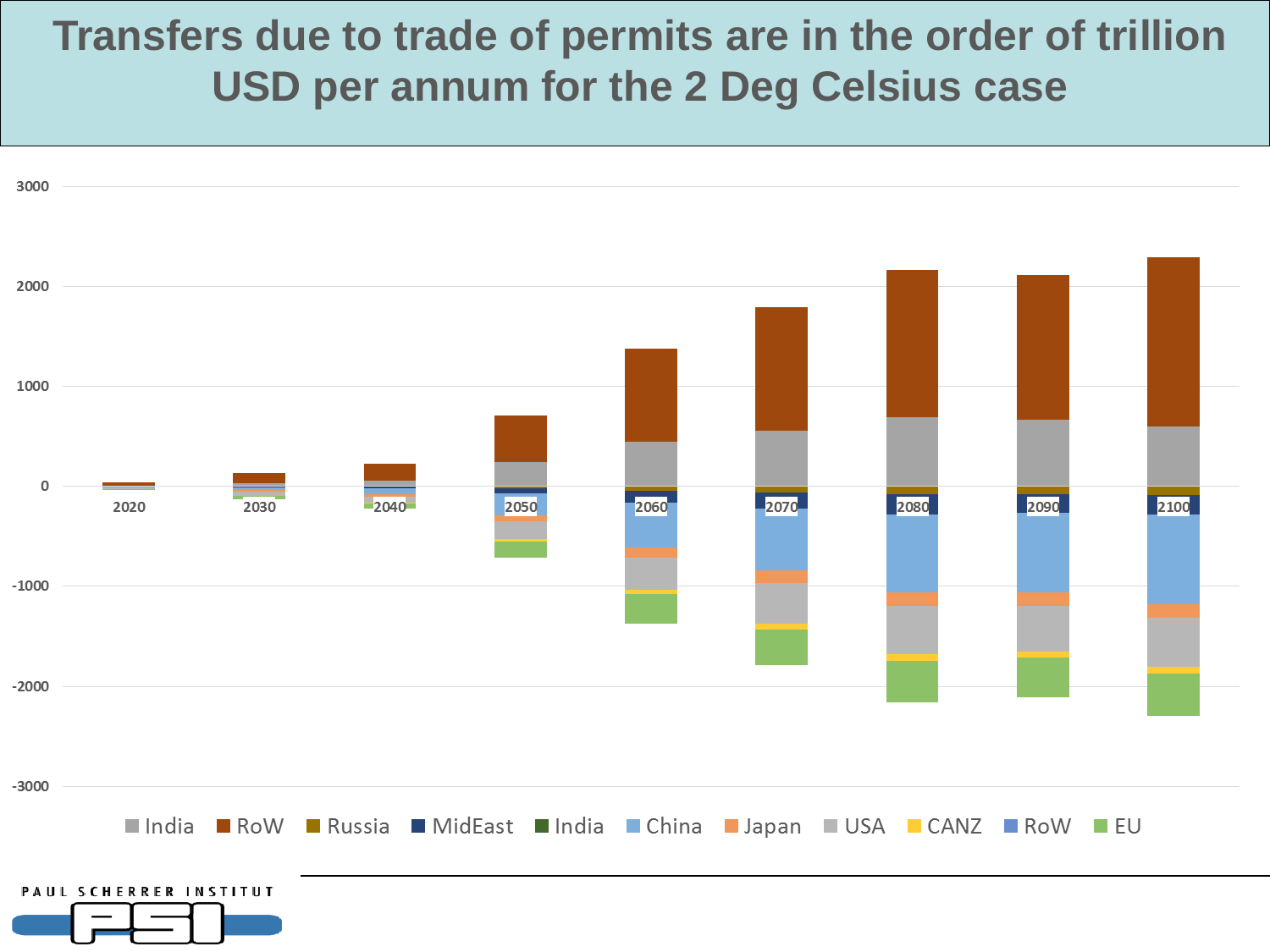## Project structure



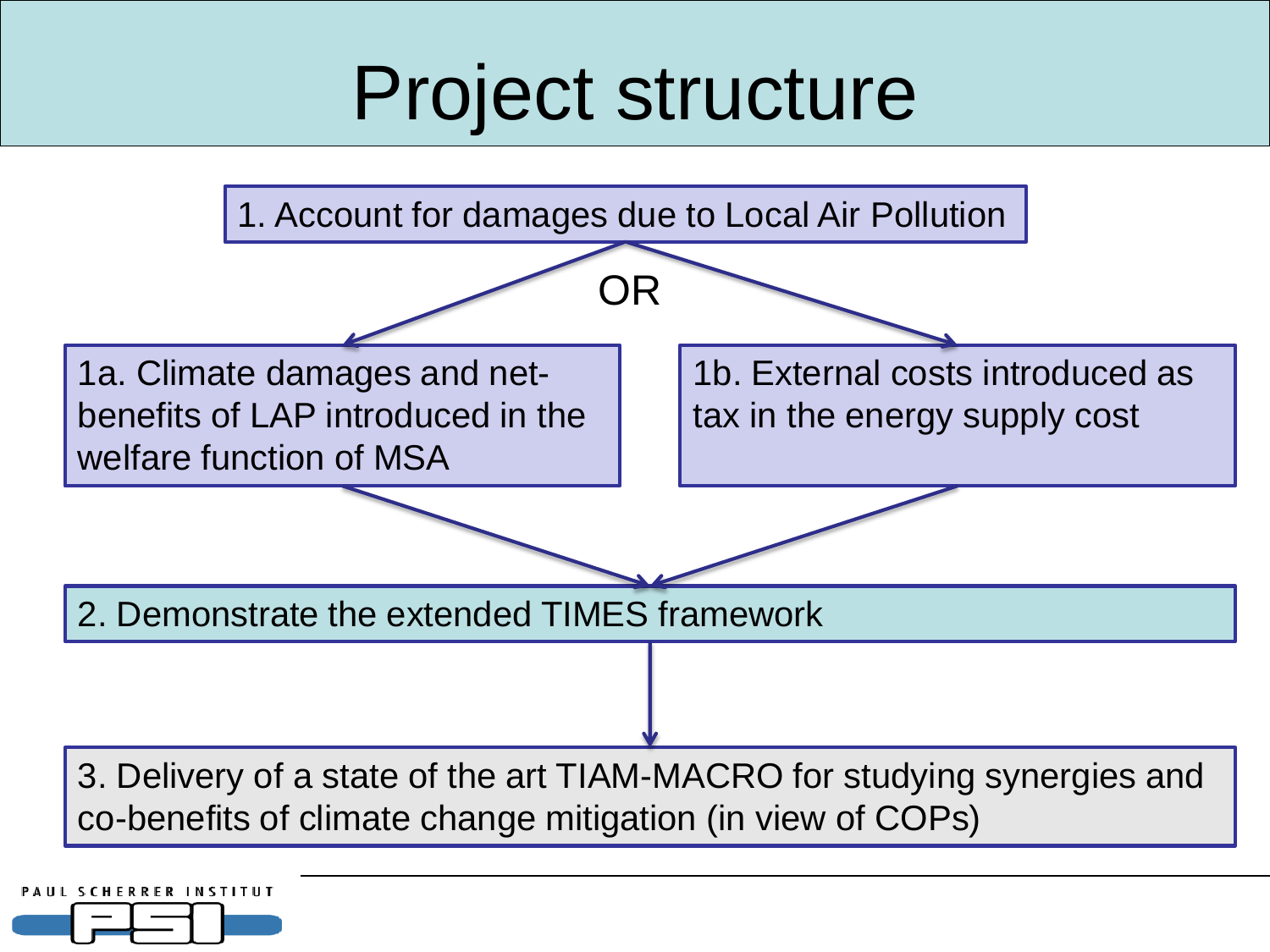### **Plan A: Climate Damages and net-benefits of LAP control are to be defined in the welfare function**

economic loss factor of GCC 2.5 *hst*  $\frac{d}{dt} \approx [1 - (\Delta T_t / \Delta T_{cat})]$  $ELF_{rt} \cong [1 - (\Delta T_t / \Delta T_t)]$ 

$$
PLF_{rt} = \left[1 - \frac{1.06 \cdot N_{rt}}{C_{rt}} \cdot \left(\frac{GDP_{rt} / p_{rt}}{GDP_{0,EU} / p_{0,EU}}\right)\right]
$$

ec. lossfactor of LAP

$$
NMD_{rt} = (1 - ELF_{rt}) \cdot (1 - PLF_{rt}) \cdot C_{rt}
$$

$$
MD_{rt} = param_{rt} \cdot \left(\frac{\Delta T_t}{2.5}\right) \cdot GDP_{rt}
$$

$$
MaxU = \sum_{r,t} disc_{r} \cdot nw_{r} \cdot \ln[(1 - ELF_{rt}) \cdot (1 - PLF_{rt}) \cdot C_{rt}]
$$

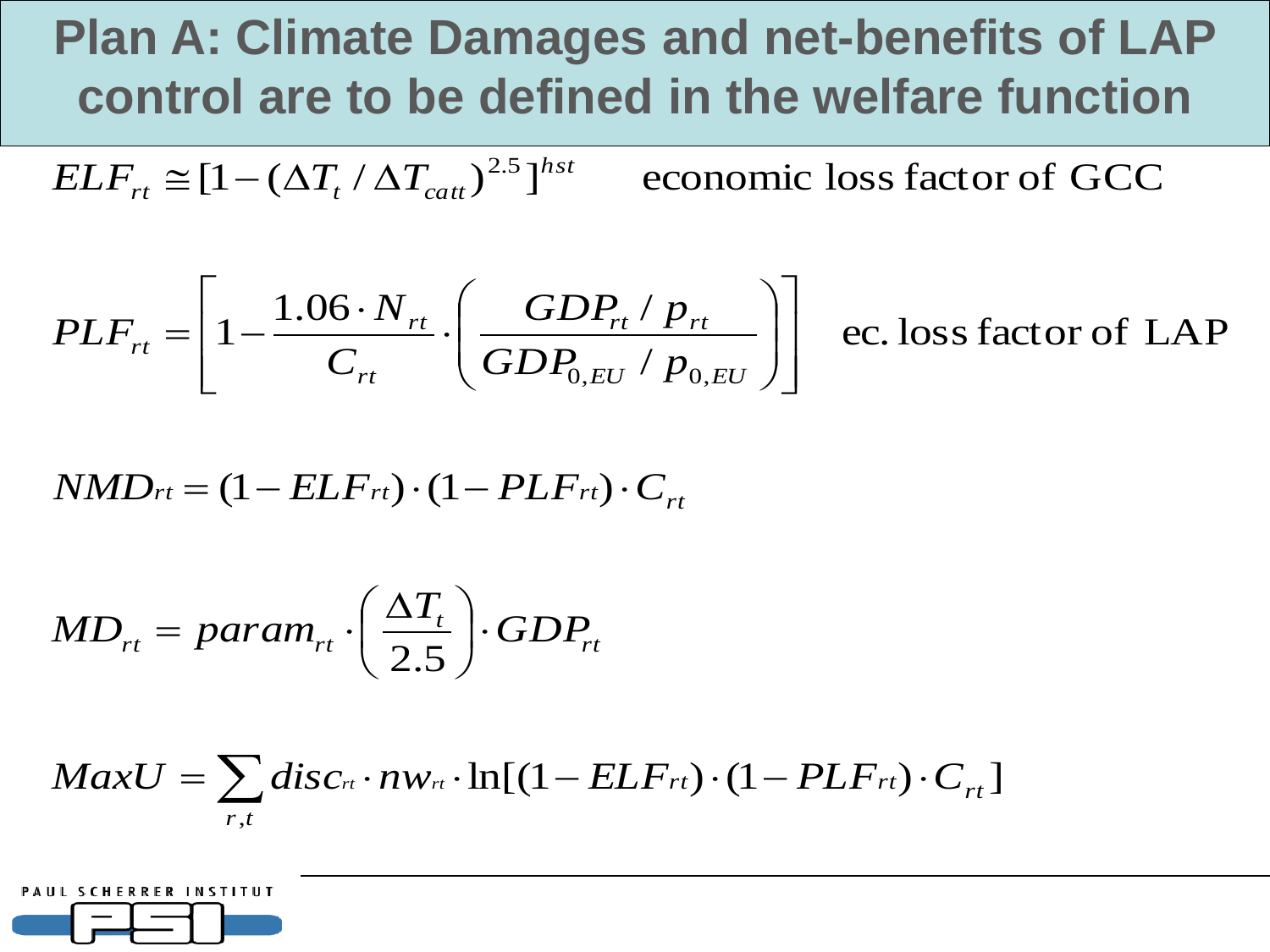#### **Plan B: Explicit treatment of emissions and externalities of LAP as in the Pan-EU model**

Externalities compensate for induced damages of pollution by imposing an external tax per pollutant such that the marginal control costs equal the marginal benefits of avoided emissions.

For example in GMM and in the **Pan-EU model**, the production cost per unit of electricity (GC) could be expressed as a function of the annualized specific capital cost (SC), the fixed (fixom) and variable (varom) O&M cost and the fuel cost (Pr(fuel)). If the emissions generated per unit of kWh (se) contribute to an externality, this can be compensated by applying the corresponding tax (Etax) for the induced damages. The inclusion of the tax will reflect the full cost of power generation.

GC=  $SC*$ crf + fixom/(pf 8760) + varom + Pr(fuel)/eta + se $*$ Etax

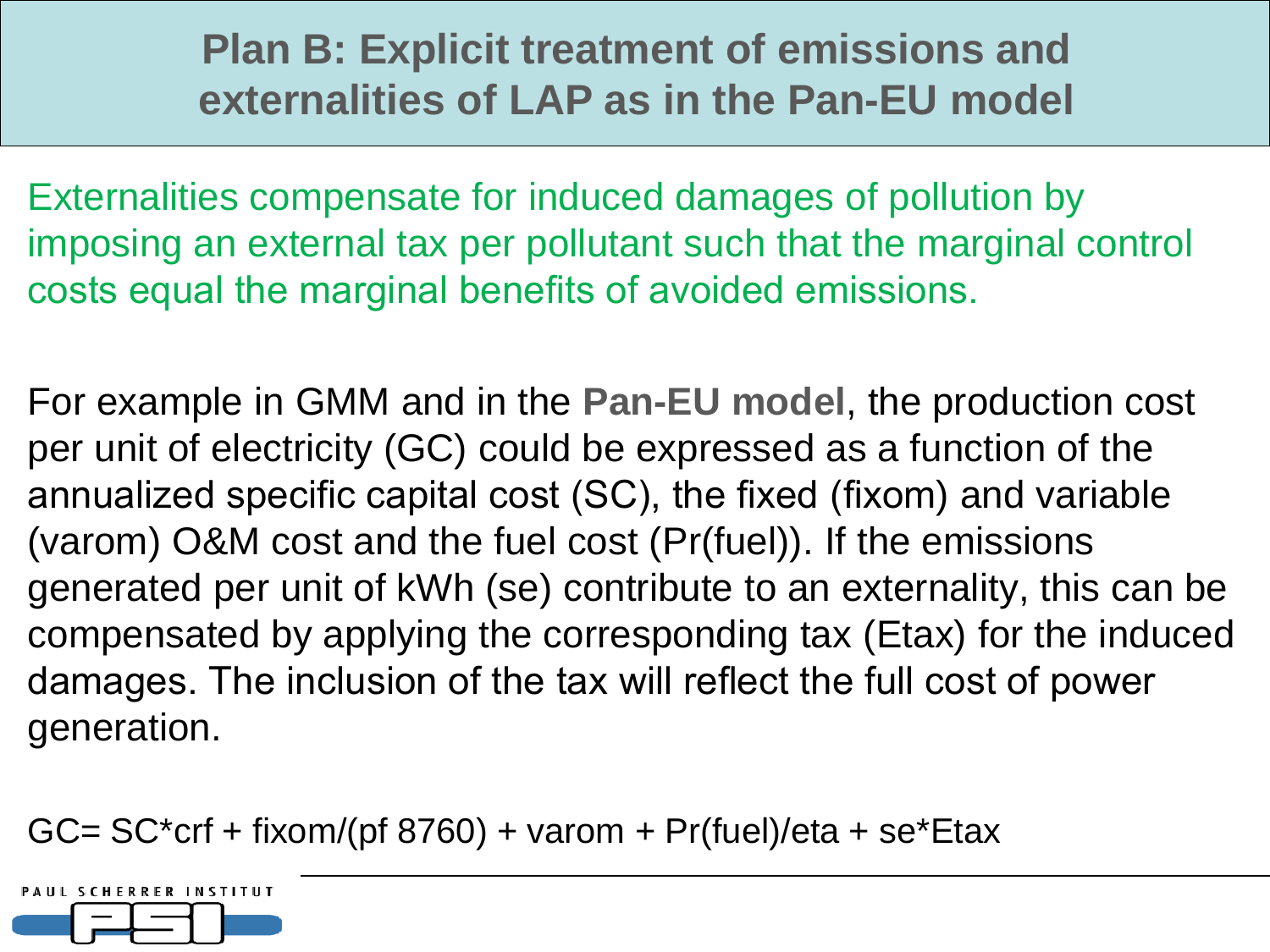# Related PSI-Project GMM-MCDA

- With 15 world regions
- All sectors, all LAP and GCC pollutants
- Region-specific **CCOINVENt** emission data for the whole energy system covering potential adjustment factors such as S-content, end-of-pipe technologies, efficiencies and the discount rate.
- External cost factors are from NEEDS adjusted based on
	- GDP development
	- Population density based on GIS data by regions with temporal adjustments as function of the urbanization rate
	- Background pollution data with temporal adjustment based on the sectoral energy systems and fuel use intensity